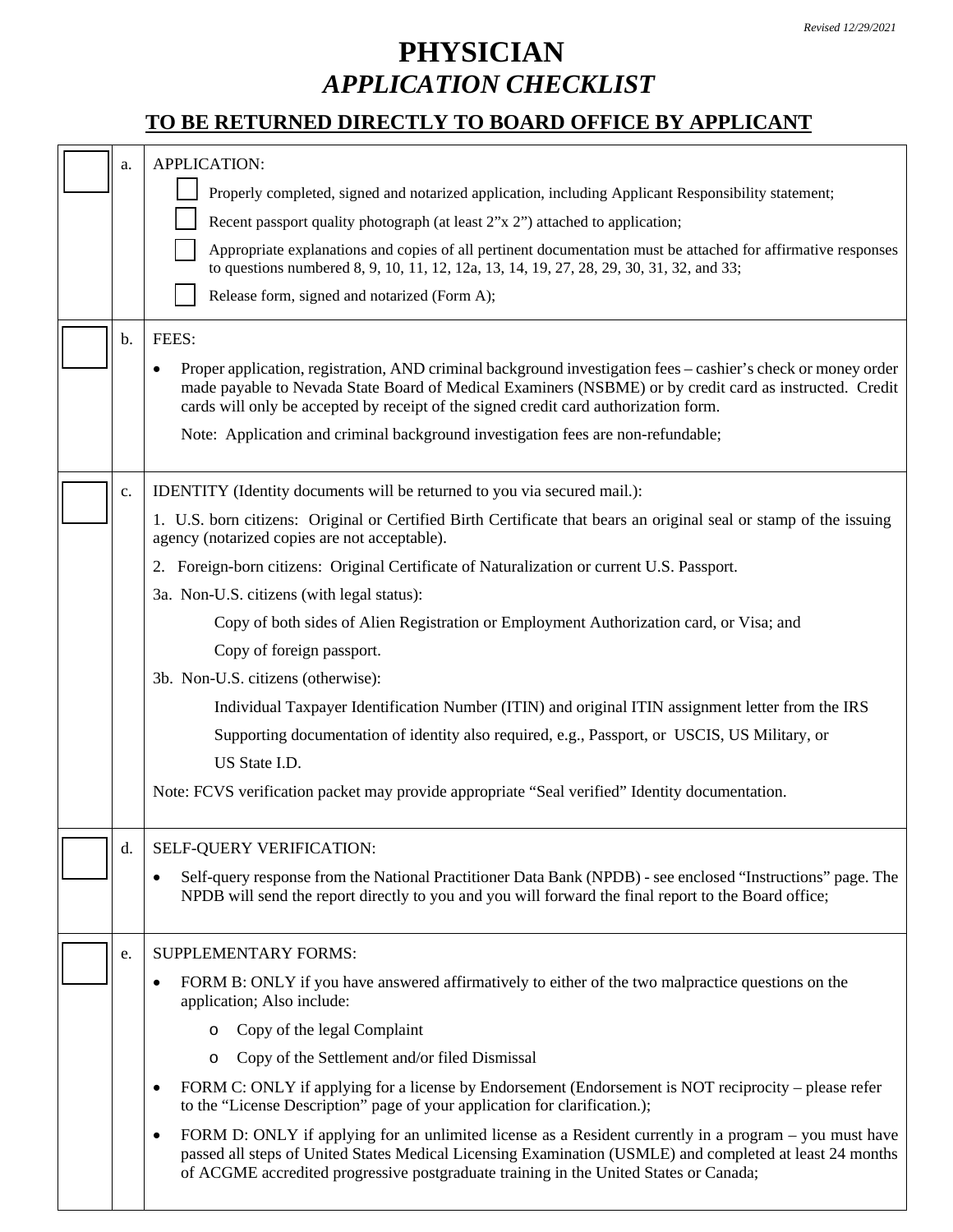|  | f. | <b>BOARD CERTIFICATION:</b>                                                                                                                                                                                                                                                                                                                                                                                                                                                                                                        |
|--|----|------------------------------------------------------------------------------------------------------------------------------------------------------------------------------------------------------------------------------------------------------------------------------------------------------------------------------------------------------------------------------------------------------------------------------------------------------------------------------------------------------------------------------------|
|  |    | Copy of American Board of Medical Specialties (ABMS) Board certification certificate(s), copy of ABMS<br>$\bullet$<br>Board re-certification certificate(s); Note: FCVS packet may provide a copy of your ABMS certification(s);                                                                                                                                                                                                                                                                                                   |
|  |    | If you hold "lifetime or historical" ABMS Board certification, submit a notarized statement agreeing to<br>$\bullet$<br>maintain your specific Board certification for the duration of your licensure in the state of Nevada;                                                                                                                                                                                                                                                                                                      |
|  | g. | <b>CONTINUING EDUCATION:</b>                                                                                                                                                                                                                                                                                                                                                                                                                                                                                                       |
|  |    | Proof of 4 hours bioterrorism AMA Category 1 continuing medical education (CME) relating to the medical<br>$\bullet$<br>consequences of an act of terrorism that involves the use of a weapon of mass destruction. Search for an online<br>course "AMA Category 1 bioterrorism continuing medical education" or take a classroom course;                                                                                                                                                                                           |
|  |    | Proof of 2 hours AMA Category 1 continuing medical education (CME) in clinically-based suicide prevention<br>$\bullet$<br>and awareness;                                                                                                                                                                                                                                                                                                                                                                                           |
|  |    | Proof of 2 hours AMA Category 1 continuing medical education (CME) in the screening, brief intervention,<br>$\bullet$<br>and referral to treatment approach to substance use disorder.                                                                                                                                                                                                                                                                                                                                             |
|  | h. | FINGERPRINTING:                                                                                                                                                                                                                                                                                                                                                                                                                                                                                                                    |
|  |    | Once the application and criminal background investigation fee have been received, a fingerprint card and<br>$\bullet$<br>instructions will be mailed to you. The fingerprint card you receive from the Board contains the necessary<br>account numbers required for processing. The completed card must be returned to the Board as well as the<br>signed Civil Applicant Waiver (included in your application package) prior to licensure. Note: Receipt of the<br>Criminal history background results will not delay licensure. |